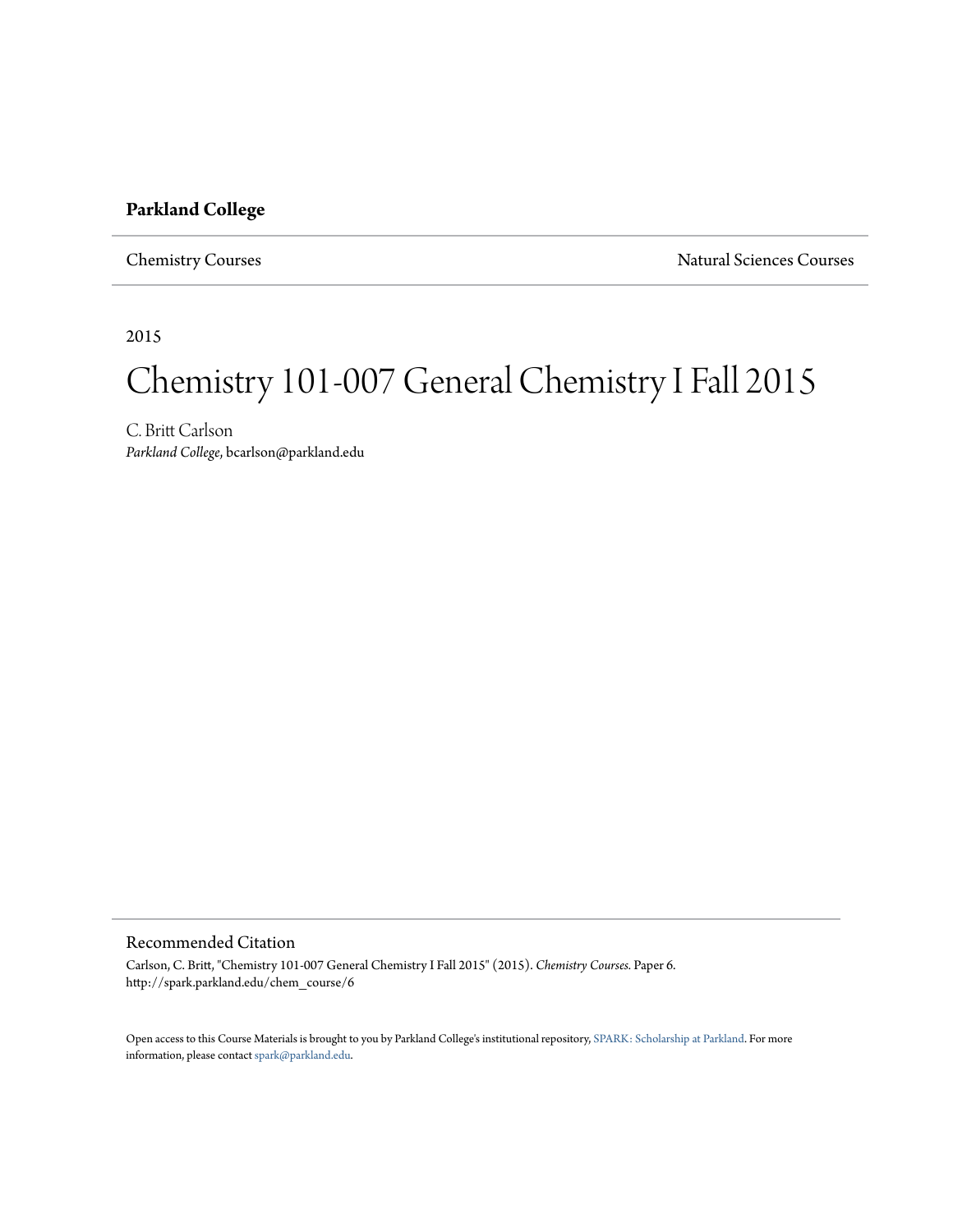## **Fall 2015: CHE 101-007: General Chemistry I**

*Instructor: C. Britt Carlson, PhD Email (preferred): [bcarlson@parkland.edu](mailto:bcarlson@parkland.edu) Student Office Hours (drop-ins welcome): M 11-12, W 11-1, R 1-2, F 1-2 Office: L133 Phone: 217-353-2132*

| <b>Course Information</b>  | CHE 101 - 007<br>Class Meetings: WR 3-4:50<br>Lab Meetings: T 2-4:50<br>Final Exam: R 12/17 2-4PM                                                           | Rm. L-242<br>Rm. M-232<br>$Rm. L-242*$ (might change) |  |
|----------------------------|-------------------------------------------------------------------------------------------------------------------------------------------------------------|-------------------------------------------------------|--|
| <b>Required Materials:</b> | <b>Textbook:</b> Burdge, Atom's First Chemistry (2 <sup>nd</sup> Edition,<br>McGraw-Hill 2015), with Connect Plus homework system.                          |                                                       |  |
|                            | Lab Manual: "CHE 101 Experiments", Parkland Chemistry<br>Staff.                                                                                             |                                                       |  |
|                            | <b>Others: Scientific Calculator (with log function), safety</b><br>goggles, lab notebook (Student Lab Notebook with Spiral<br>Binding).                    |                                                       |  |
| <b>Prerequisites:</b>      | Recent high school chemistry or completion of CHE100<br>with a grade of C or higher. Completion of MAT 098, or<br>equivalent with a grade of $C$ or higher. |                                                       |  |

#### *Attendance:*

On **8/31** I am required to assess your attendance. If you have not attended to that point, you will be dropped with no refund of tuition and fees. After this census date, you should not plan on an instructor withdrawal if you want to withdraw from the course. You are ultimately responsible for your own withdrawal by the withdrawal date. Nonattendance after the census date will result in an F if you don't withdraw yourself. Attendance at all laboratory sessions, including the first week of class, is required and absences can lead to failing the course. You are responsible for all material and announcements that you may miss if you are absent. You can expect to invest *at least* 8-12 hrs/week outside of class. **Few people will do well in this class if they do not study and spend the time.**

Please refer to the laboratory information sheet for important information about the laboratory component of the class. Anything covered in lab can be included in lecture quizzes, homework, and exams.

#### *Mass Notification System:*

In the event of a significant campus emergency, Parkland College will activate the mass notification system. We encourage you to sign up for this free service and select how you would like to be notified: text message, audio message, or email message. Sign up at<http://www.parkland.edu/police/emergency-alert.aspx>

#### *Cell Phone Policy:*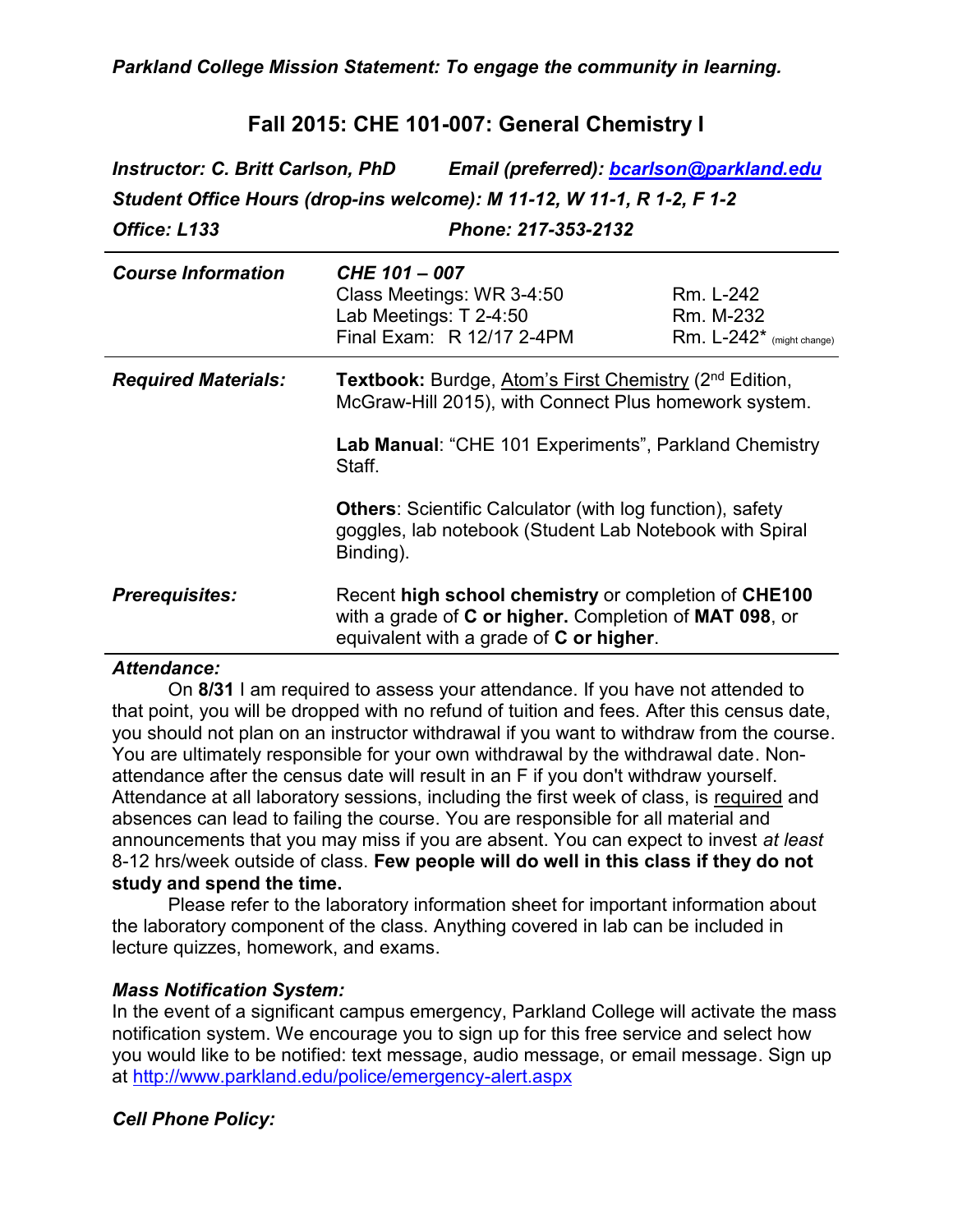Cell phones should be set to vibrate mode during all class periods. Cell phones should not be used in lieu of a watch, stop watch, calculator, and/or reference guide.

### *Disabilities:*

If you believe you have a disability for which you may need an academic accommodation (e.g. an alternate testing environment, use of assistive technology or other classroom assistance), please contact: Cathy Robinson, Room U-260, 217-353- 2338, crobinson@parkland.edu

### *Center for Academic Success:*

If you find yourself needing assistance of any kind to complete assignments, stay on top of readings, study for tests, or just to stay in school, please contact the Center for Academic Success in D120 at 353-2005 or 351-2441. You may also email the CAS at [CenterForAcademicSuccess@parkland.edu.](mailto:CenterForAcademicSuccess@parkland.edu) CAS provides free chemistry tutors.

#### *Writing Lab:*

The Writing Lab is a free service in which English instructors will review your writing projects, offer feedback, and answer your questions. The Writing Lab is located in the Center for Academic Success in Room D120. Go to the Writing Lab website <http://www.parkland.edu/cas/writing-lab.html> for more details.

#### *Academic Honesty:*

It is the student's responsibility to read and understand the Academic Honesty section of the Parkland College Student Policies and Procedures Manual. A portion of this section reads, "Depending upon the nature of the case, [the resolution of the incident] could carry the penalty of a failing grade for that assignment or for the course." See <http://www2.parkland.edu/studentpolicy/honesty.html>

#### *Core Values:*

We believe strongly in the Core Values espoused by Parkland College: **Honesty and Integrity, Fairness and Just Treatment, Responsibility, Multiculturalism, Education and Public Trust**

Essentially, these values set guidelines for how we should treat you and how you should treat each other (and us). Failure to be respectful of one another or to maintain ethical behavior will not be tolerated.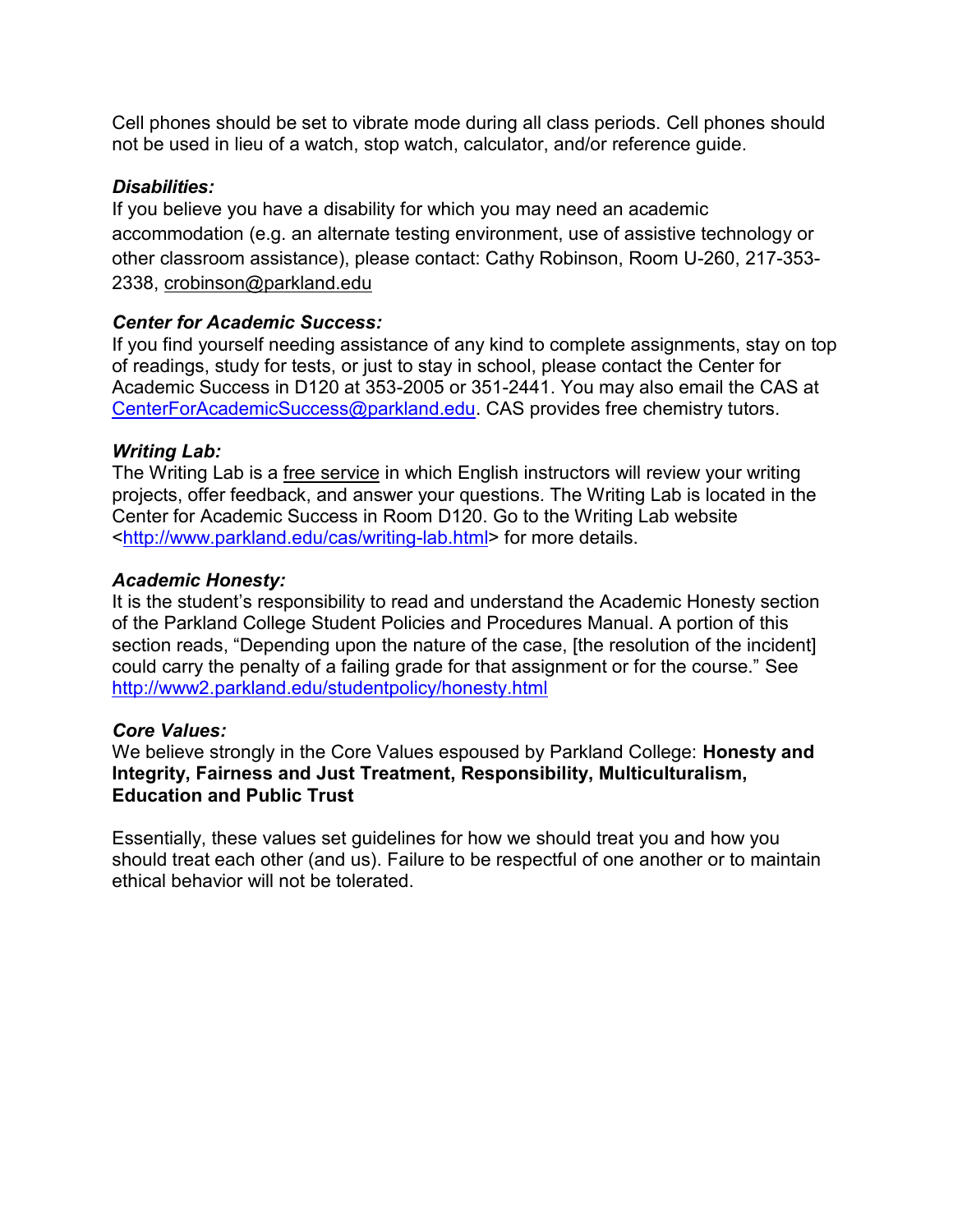# **Course Assessments and Schedule**

### *Contents:*

The course covers the following topics. Refer to the learning objective – textbook alignment document on Cobra for more details.

| Unit   | <b>Chapter</b> | <b>Topic</b>                                                                                                          |  |  |
|--------|----------------|-----------------------------------------------------------------------------------------------------------------------|--|--|
| 2<br>3 |                | Atomic Theory and the Periodic Table                                                                                  |  |  |
|        |                | Quantum Theory and the Electronic Structure of Atoms                                                                  |  |  |
|        | 4              | <b>Periodic Trends</b>                                                                                                |  |  |
|        | 5              | Bonding, Nomenclature and Moles                                                                                       |  |  |
|        | 6              | <b>Chemical Bonding I: Basic Concepts</b>                                                                             |  |  |
| 2      | 7              | Chemical Bonding II: Molecular Geometry (VSEPR,<br>Intermolecular Attractions, Valence Bond Theory,<br>Hybridization) |  |  |
|        | 8              | Stoichiometry                                                                                                         |  |  |
| 3      | 9              | <b>Reactions in Aqueous Solutions</b>                                                                                 |  |  |
|        | 10             | Thermochemistry                                                                                                       |  |  |
|        | 11             | Gases                                                                                                                 |  |  |
|        | 12             | Properties of Solids and Liquids                                                                                      |  |  |
|        | 13             | <b>Physical Properties of Solutions</b>                                                                               |  |  |
| 4      | 14             | Thermodynamics                                                                                                        |  |  |
|        | 15             | Equilibrium                                                                                                           |  |  |

\*Special notes on Chapter 1: If you are correctly placed into this course, you have already studied these materials recently. Therefore, it is an unwise use of class time to go over this unit again. Please review this unit yourself and work on the HWMK bonus assignment. (You get 3 bonus points for the assignment). When you have refreshed your memory and are ready, you will take the timed on-line quiz by **Friday 8/28 at 10AM**. If you scored below 75%, it is highly recommended that you withdraw from the course and work on your chemistry and/or math skills before attempting this course again. Statistics show that students scored poorly on Quiz 1 typically were unsuccessful in the course.

### *Exams:*

Five exams will be given: four unit exams and one cumulative final exam. The unit exams will be given on-campus at the Testing Center for Natural Sciences (L-161). The class on that day will be canceled and you will have any time during the Testing Center hours to take the test that day and the next day (typically a Monday and a Tuesday). Refer to my.parkland.edu for Testing Center regulations (bring your ID and know your course information: **CHE101-008, Carlson**). Since you are given 2 days to take the exam, there are **no make-up exams.** You must use the Testing Center's calculator.

> **Testing Center Hours:** 9:00 am – 3:45 pm Monday through Thursday 9:00 am – 2:45 pm Friday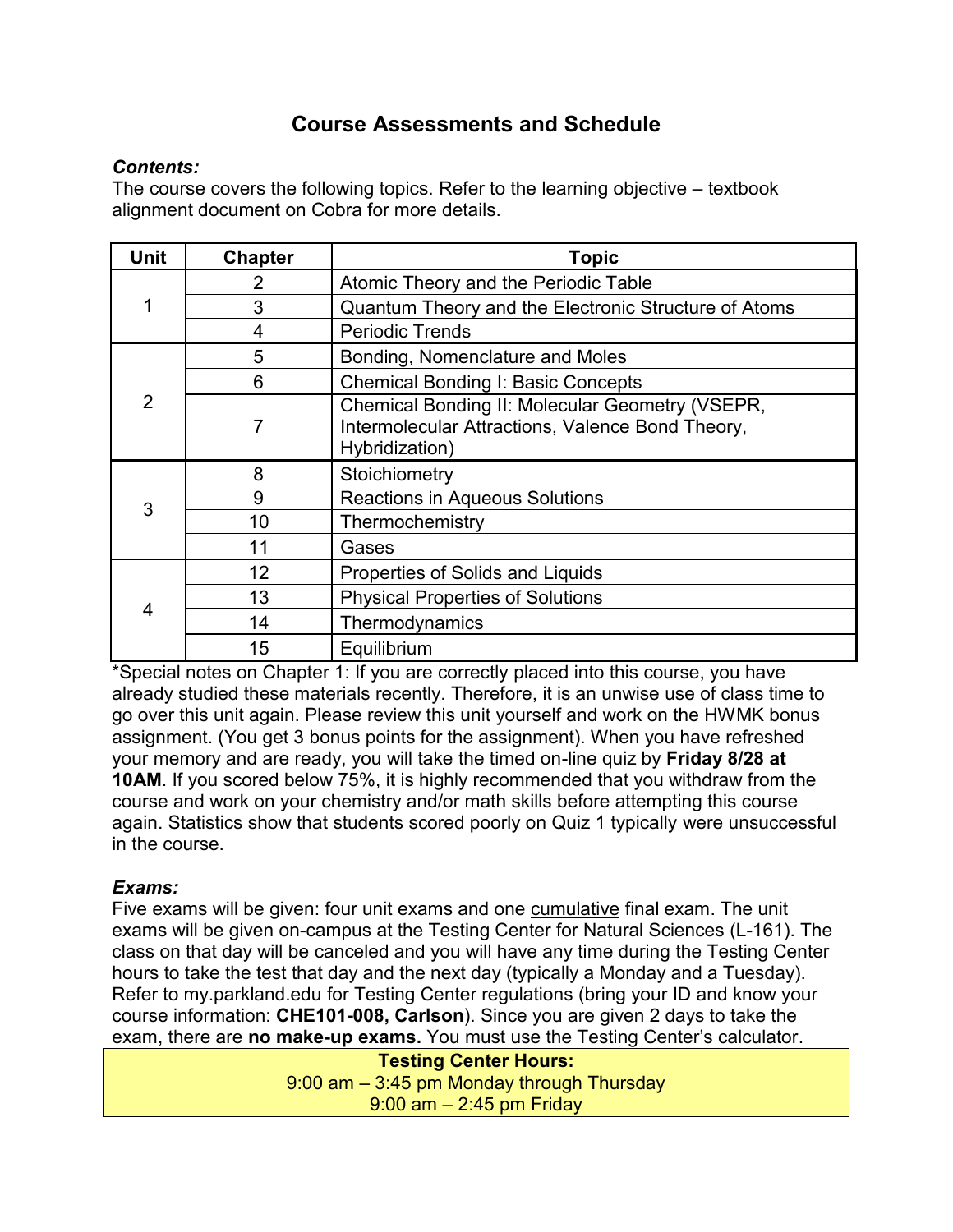#### *Quizzes:*

10 quizzes will be given. One quiz grade will be dropped. Students will be expected to take the quiz on Cobra by a specified date and time. You will be allowed only **25min** each quiz. The quiz will then be automatically submitted and graded, whether you have finished it or not. Make sure to pay attention to the time. You cannot re-take the quiz, so make sure you are ready before you start (know the material and have scrap paper, calculator and pencil ready). The quizzes are short and only provide a few examples of questions. They will be different from the exams and not every concept or chapter will appear on the quiz, even if it might appear on the exam. Do not leave the quizzes to the last day. Each quiz is worth 15 points. **There are no makeup quizzes.** If you have any technical problems, contact TechSD at 217-353-3333 [\(http://www.parkland.edu/techsd\)](http://www.parkland.edu/star). If you see an error or have a problem, contact me ASAP.

### *Homework:*

Homework is one of the most important parts of this course. It helps you understand the material and better prepares you for quizzes and exams. Do not leave the homework assignments to the last day before it is due. Instead, finish problems in each section as we progress through the chapter. 14 sets of HWMK problems are assigned, each with 2 parts (a and b). You must complete both parts (a and b) to receive full credit. The homework system, Connect, is in an online format hosted on publisher website and can be accessed through Cobra. *If you have any technical problems, make sure call and get a case # from the Connect Plus help center before contacting me (see mpss.mhhe.com for Customer Service details).* To access Connect, you should receive an access code as part of your textbook package if you purchase it from Parkland Bookstore. Otherwise, you can purchase a stand-alone version of the access code (card) via the McGraw-Hill website. The lowest two HWMK grades will be dropped. Each HWMK is worth 10 points, except HWMK bonus, for which you will receive up to 3 bonus points. Due dates and times of the HMWK are available in the schedule included in this syllabus. **No late HWMK will be accepted.** The HMWK that is assigned is just a *small sample* of the work that you should be doing outside of class. You will be expected to read all of the pertinent chapter sections, do in-chapter problems and examples, and do end-ofchapter questions (the answers to the odd# questions are in the back of each chapter or the end of the book) in addition to this graded HMWK.

### *Bonus Opportunities:*

There are several opportunities for bonus (extra credit) points in this class. All unit exams will include at least 1 bonus question, but there will not be a bonus question on the final exam. Up to 1 bonus pt can be earned by completing the Course Orientation quiz by **W 8/26 at 10AM.** For this quiz, you have unlimited attempts (before the due date) and it is not timed. Up to 2 bonus pts can be earned by attending a scholarly science talk (at least 1hr long), typing up a short reflection paper (~1pg) and handing it in within 1 week of attending the talk. Bonus pts are also awarded for completing homework 1 (refer to Homework section of the syllabus). Lastly, bonus points are awarded for participation in the Natural Sciences Poster Session. This is explained in more detail in the Special Project section of the syllabus.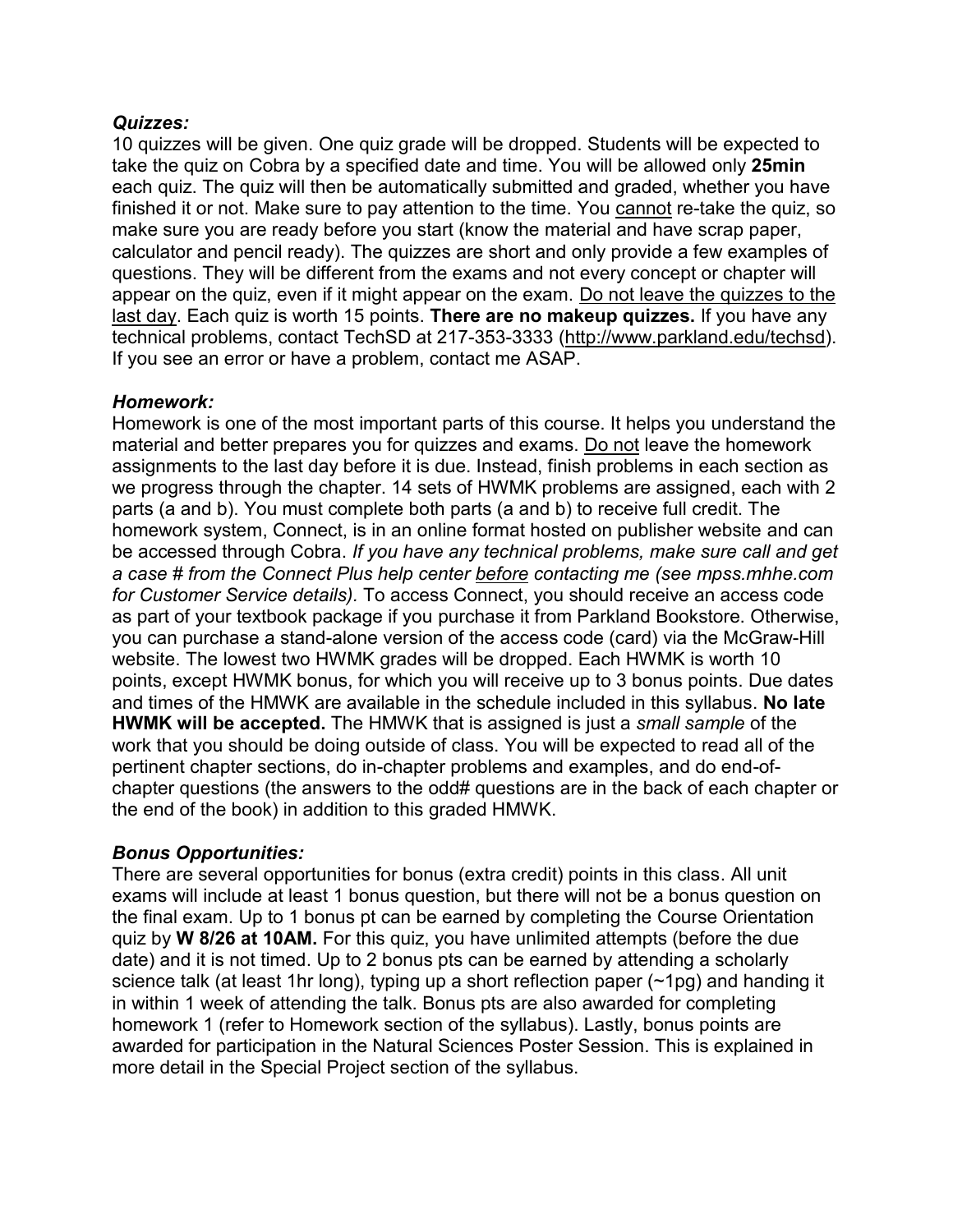#### *Special Project:*

- This class involves a special project, which is due **in class and on-line** on **W 11/4**. **Late projects will not be accepted and will earn a 0%.**
- You can elect to do this project individually or in groups of 2.
- You can choose to make a poster or a PowerPoint presentation.
	- o If you create a poster, make sure to use tri-fold poster board.
	- o If you create a PowerPoint, you must submit this file electronically to a Drop-box on Cobra (you do not need to submit a hard copy of the PowerPoint).
	- $\circ$  Whether you create a poster or a PowerPoint, you must submit a Word file containing all of the content. This will be submitted to a Drop-box on Cobra and scanned for plagiarism and content. All projects must have citations in the text of the content and a Reference/Works Cited page.
- You must choose a chemistry-related topic and use at least 1 primary research article (not a review article, a news article, or an advertisement) as a source. You must use at least 2 sources in total.
- You should get your topic and primary research article approved by me by **T 10/20.**
- You have the opportunity to present your project during a Natural Sciences Poster Session on **W 12/2** at 4-6 PM. Participation in this event is an extra credit opportunity. If you choose to present, you can earn up to 6pts EC. PowerPoint presentations at the session require the students to bring their own laptop. If you chose to attend, but not present, you can earn up to 2pts EC, if you write a reflection paper due in class on **M 12/7**. Lastly, you can earn up to 10pts EC if you present your project to an audience (this is a competitive process and requires you to submit an abstract that is chosen among other submissions).

*Writing Guidelines* 

- A primary research journal article can be found in a peer-reviewed scientific journal. **Expect to spend time on this.** These research articles are not easy to read. I can also help you if you are having problems understanding your article.
- Both<http://www.chemistrycentral.com/> and<http://www.biomedcentral.com/> are open access databases for journal articles. Also, the Library has resources available, which will be discussed during a lab session. If you have trouble finding articles or if you would like confirmation that the article you found is appropriate, you can come talk to me.
- Plagiarism of any form will NOT be tolerated and will result in a grade of zero. Please refer to [www.plagiarism.org,](http://www.plagiarism.org/) the library, and the CAS Writing Lab for help. These sources are *highly* recommended. **Many students have received 0% because they did not fully understand what plagiarism is and unintentionally plagiarized.**
- You must include a references/works cited page and you must include references within the body of your paper.
- Within the body of the paper, you need parenthetical references, even if the material is paraphrased and not a direct quote (scientific paper style, not newspaper style). Use the MLA standards for in-text citations and the Works Cited, which can be located at the following website: [http://owl.english.purdue.edu/handouts/research/r\\_mla.html.](http://owl.english.purdue.edu/handouts/research/r_mla.html) **Papers that do not include appropriate references pages, use of quotation marks, and in-text parenthetical citations (as appropriate) will result in a grade of zero.**
- Notes on some of the most common errors: Word-for-word sections must be in quotes with in-text citations; Paraphrased content must have in-text citations; Don't rely too much on direct quotations – paraphrasing lets me know that *you* know the information. Use your own sentence structure to avoid mosaic plagiarism.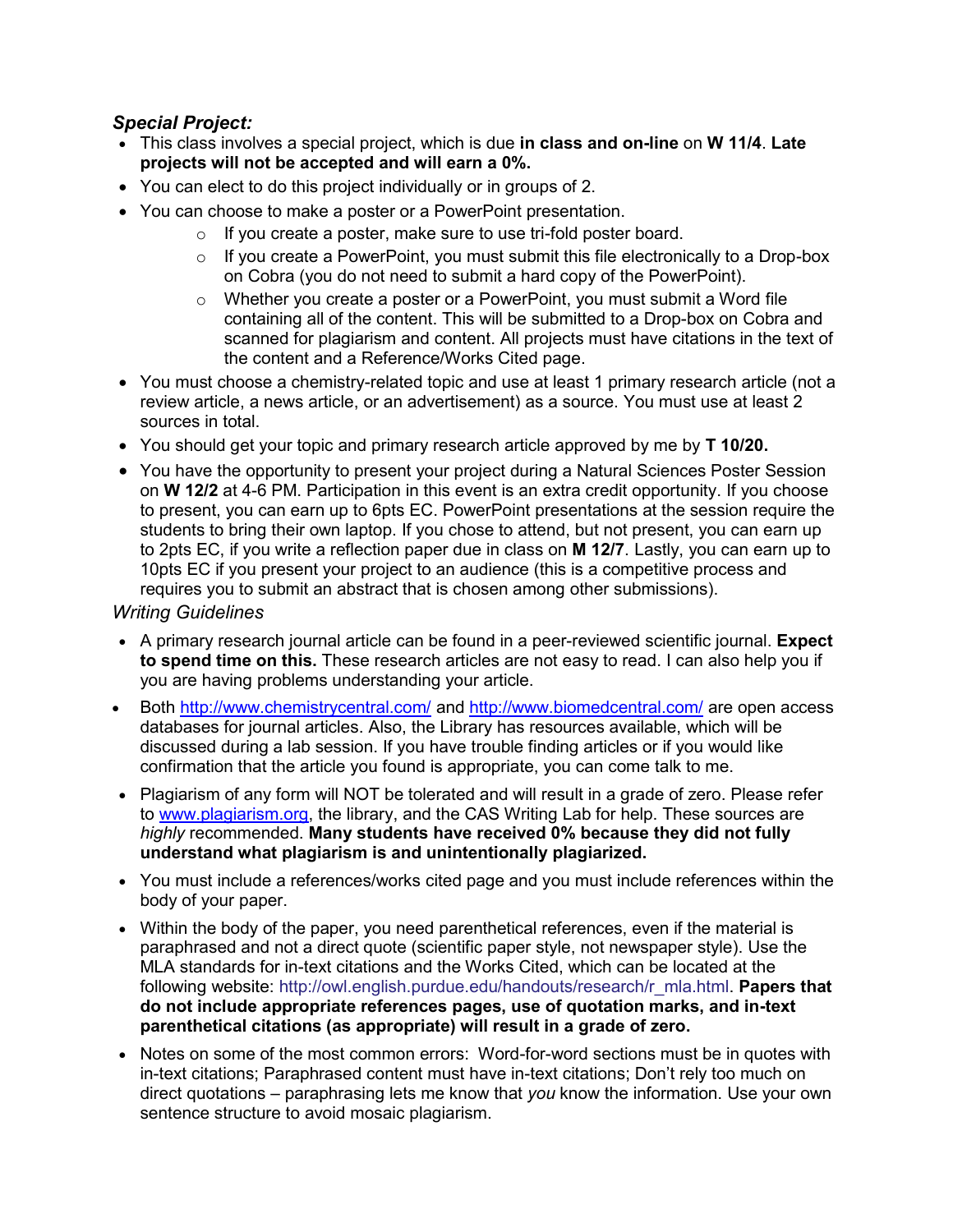#### *A Few Selected Examples from Papers:*

**Good:** Lowenstein explains, "calcium is essential to our body's ability to function and our ability to think. The cardiovascular system and the nervous system both utilize calcium, and it's also vital for blood clotting" (Lowenstein). Calcium is so crucial to the body, that without it, my cognitive-thought processing could possibly become impaired, and I wouldn't even be able to write this paper. In fact, deprivation of proper calcium-intake can also result in hypocalcemia, tingling fingertips, muscle cramps, or osteoporosis (Timberlake, 126). **[Here, the student uses a word-for-word section and has it in quotes with an in-text citation. After that, she uses a paraphrased section with the in-text citation only].**

**Wrong:** Polycystic kidney disease is an inherited disorder in which multiple cysts develop that are noncancerous, and these cysts grow predominantly in a person's kidneys ("Polycystic Kidney Disease"). **[Here, the underlined section was taken word-for-word from the source, and has an in-text citation, but quotes are missing. This is plagiarism. The underlined section should be in quotes].**

**Wrong:** Naproxen is an aromatic compound containing two benzenes, a carboxylic acid, a hydrocarbon/methyl group, and somewhat of an ether group. The two benzenes are the 6 carbon rings bonded to each other, each carbon in the rings have a hydrogen atom attached to it. The carboxylic acid is on the right benzene containing COOH bonded to a CH. There is a methyl group, or hydrocarbon, bonded to the carbon in the carboxylic acid. On the left benzene ring, there is somewhat of an ether bonded to a carbon, the ether contains  $CH<sub>3</sub>O$ . Naproxen has a melting point of 153 degrees Celsius. It is insoluble in water and has a pH lower than 4. **[This is paraphrased, and some of it is based on the student's knowledge gained from class, but it is either based on outside information or is not her original thoughts. The textbook should be referenced in an in-text citation for the functional groups and the last sentence should refer to an outside source. This is plagiarism].**

#### **Mosaic Plagiarism:**

The source says: "Adenoviruses force quiescent cells to re-enter the cell cycle to replicate their DNA, and for the most part, this is accomplished after they express the E1A protein immediately after infection."

**Wrong:** Adenoviruses make sleeping cells restart the cell cycle to make new copies of their genetic material. This is done by making the protein E1A right away following infection (Dazard et al. 2011). **[Here the student has just popped in some synonyms, but has used the source's sentence structure. This is mosaic plagiarism -- a mix of original and source writing. When you paraphrase, you need to use your own words and structure].**

**Good:** In order to increase the number of adenoviruses made by an infected cell, the adenovirus produces a protein called E1A (Dazard et al. 2011). This protein induces the host cells to enter into the cell cycle and start cell division (Dazard et al. 2011). This drives the cells to replicate the viral DNA, thus increasing the copies of viruses that can be made (Dazard et al. 2011).

*For all of these, there should be a Works Cited (references in MLA format).*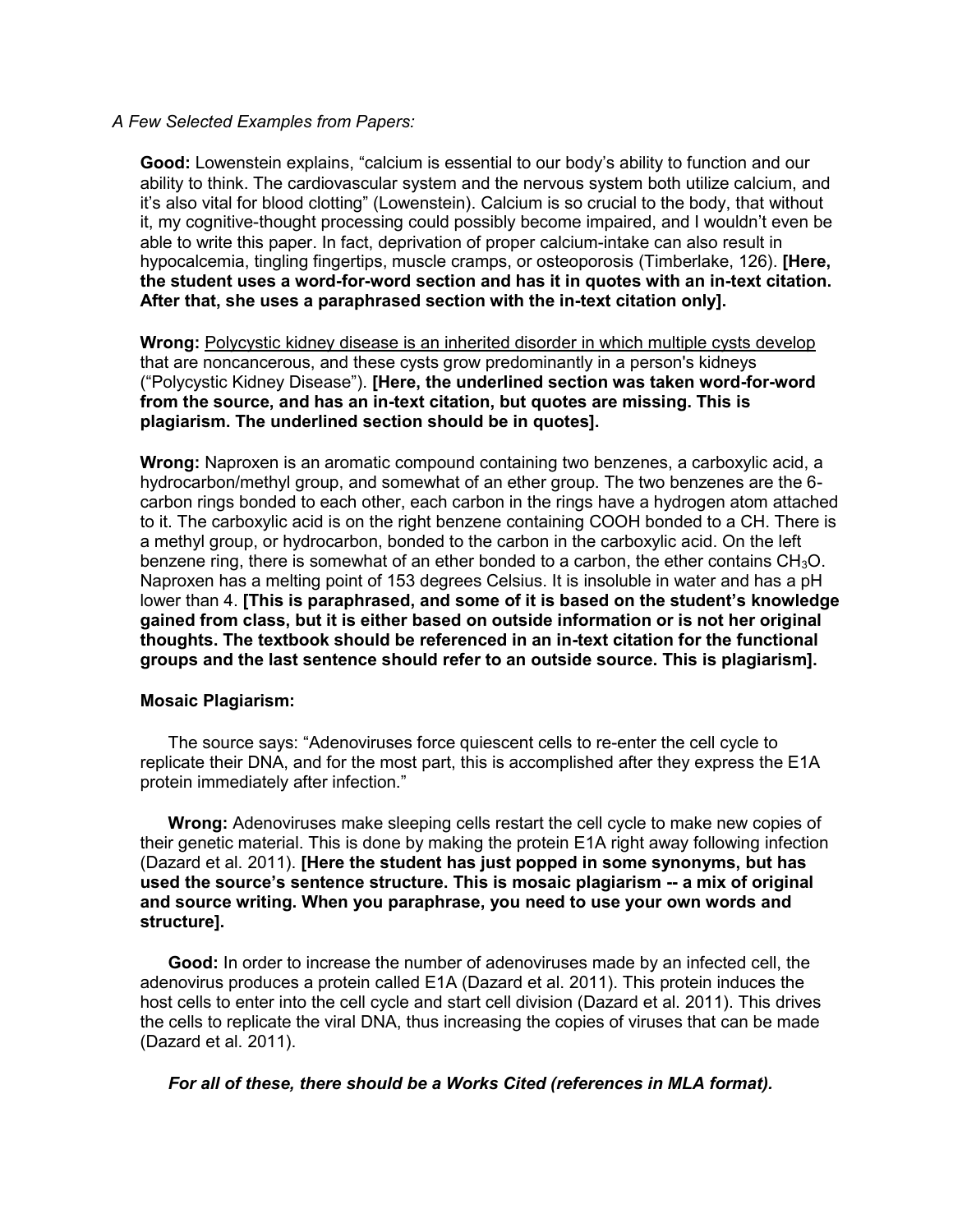| <b>Chemistry 101 - Course Rubric</b> |                                                                        |                |                               |                |                     |  |
|--------------------------------------|------------------------------------------------------------------------|----------------|-------------------------------|----------------|---------------------|--|
| <b>Categories</b>                    | <b>Points per</b><br><b>Units</b><br><b>Activity</b><br><b>Units</b>   |                | <b>Total</b><br><b>Points</b> | <b>Notes</b>   |                     |  |
|                                      | <b>Connect Plus</b><br>Homework                                        | 10             | 14                            | 120            | Two<br><b>Drops</b> |  |
| Lecture<br>(79%)                     | Quizzes                                                                | 15             | 10                            | 135            | One Drop            |  |
|                                      | Hour Exam                                                              | 80             | 4                             | 320            | No Drops            |  |
|                                      | <b>Final Exam</b>                                                      | 215            | 1                             | 215            | No Drops            |  |
|                                      | Lab Notebook/Report<br>(including Pre- and<br>Post-Lab<br>Assignments) | 12.5           | 8                             | 87.5           | One Drop            |  |
| Laboratory                           | Quizzes                                                                | 5              | 10                            | 45             | One Drop            |  |
| (18%)                                | 1 <sup>st</sup> Formal Lab Report                                      | 15             | 1                             | 15             | No Drops            |  |
|                                      | Lab Assessment<br>(includes the 2 <sup>nd</sup><br>Formal Lab Report)  | 32.5           | 1                             | 32.5           | No Drops            |  |
| <b>Special</b><br>Project<br>(3%)    | <b>Research Project</b>                                                | 30             | 1                             | 30             | No Drops            |  |
|                                      | <b>Course Orientation</b><br>Quiz                                      | 1              | 1                             | 1              | <b>Bonus</b>        |  |
|                                      | <b>Welcome Convocation</b>                                             | 1              | 1                             | 1              | <b>Bonus</b>        |  |
|                                      | <b>Science Talk</b>                                                    | $\overline{2}$ | 1                             | $\overline{2}$ | <b>Bonus</b>        |  |
|                                      | Chpt 1 Homework                                                        | 3              | 1                             | 3              | <b>Bonus</b>        |  |
| <b>Extra</b>                         | <b>Presentation at Poster</b><br>Session                               | 6              | 1                             | 6              | <b>Bonus</b>        |  |
| <b>Credit</b>                        | <b>OR</b>                                                              |                |                               |                |                     |  |
|                                      | Attendance at Poster<br>Session (requires<br>reflection paper)         | $\overline{2}$ | $\mathbf 1$                   | $\overline{2}$ | <b>Bonus</b>        |  |
|                                      |                                                                        | <b>OR</b>      |                               |                |                     |  |
|                                      | <b>Oral Presentation at</b><br><b>Poster Session</b><br>(competitive)  | 10             | 1                             | 10             | <b>Bonus</b>        |  |
|                                      | <b>Total Points</b><br>1000                                            |                |                               |                |                     |  |

## *Course Grading: (subject to change)*

# *Course Grading Scale*

| Less than<br>60% | 60%-69% | 70%-79% | 80%-89% | 90%-100% |
|------------------|---------|---------|---------|----------|
|                  |         | v       |         |          |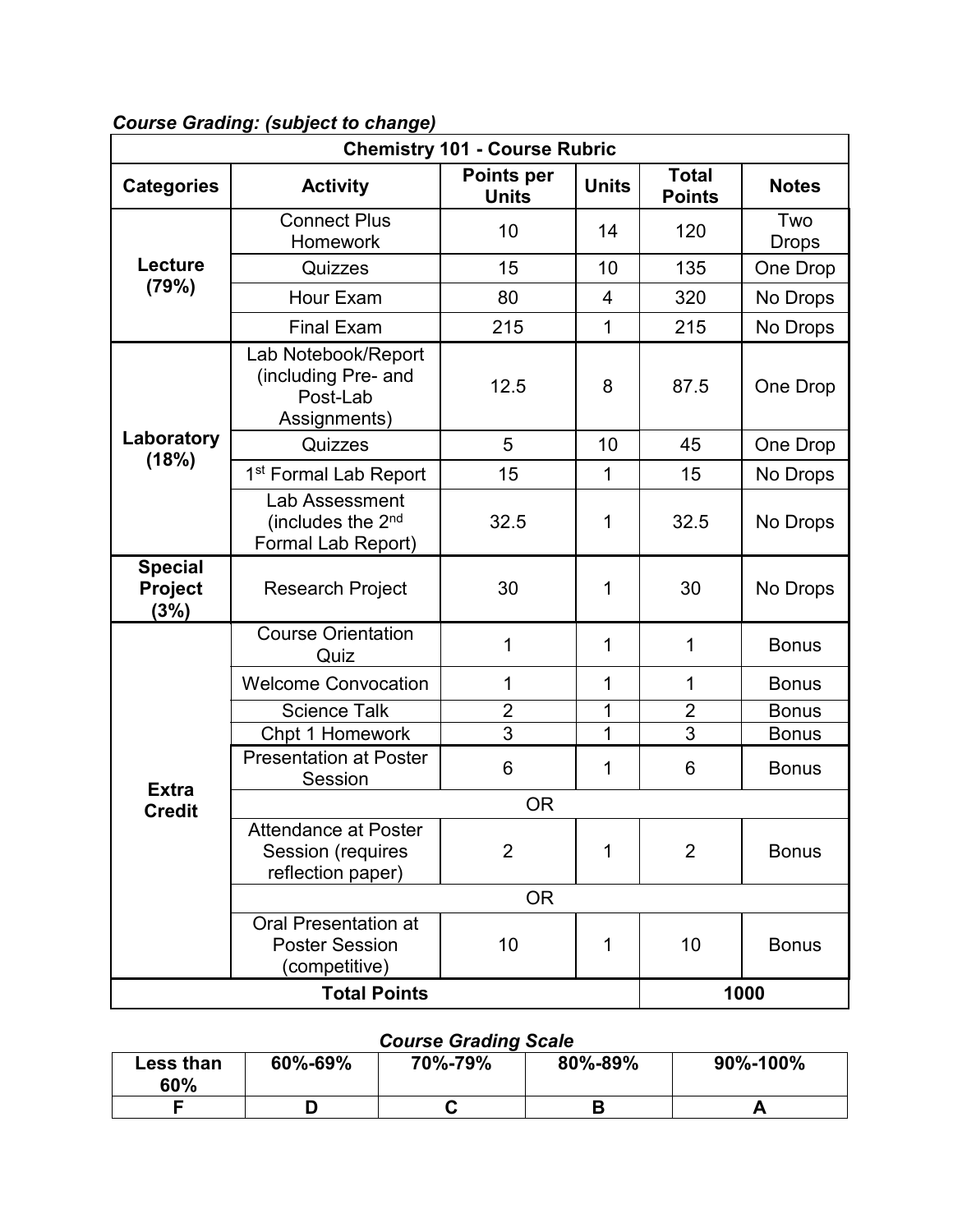| <b>Lecture Schedule</b> |                     | <b>Lab Schedule</b>                                            |                    |                                                                       |  |
|-------------------------|---------------------|----------------------------------------------------------------|--------------------|-----------------------------------------------------------------------|--|
| <b>Date</b>             | <b>Chapter</b>      | <b>Topic</b>                                                   | Lab<br><b>Date</b> |                                                                       |  |
| Week 1                  |                     |                                                                |                    |                                                                       |  |
|                         |                     |                                                                | T 8/25             | Safety and Introduction<br><b>Chemical Foundations</b>                |  |
| T8/25<br>W 8/26         | 8PM<br>10AM         | Math Diagnostic Quiz<br><b>Course Orientation Quiz (Bonus)</b> |                    |                                                                       |  |
| W 8/26                  | $\overline{2}$      | <b>Atomic Theory</b>                                           |                    |                                                                       |  |
| R 8/27                  | $\overline{2}$      | <b>Atomic Theory</b>                                           |                    | Pre-lab for density lab is<br>due (in notebook)                       |  |
| R 8/27                  | 8PM                 | HMWK bonus a: Chapter 1<br>HMWK bonus b: Chapter 1             |                    |                                                                       |  |
| F 8/28                  | 10AM                | Quiz #1: Chapter 1                                             |                    |                                                                       |  |
|                         |                     | Sun 8/30: Last day to withdraw for full refund                 |                    |                                                                       |  |
|                         |                     | Week <sub>2</sub>                                              |                    |                                                                       |  |
|                         |                     |                                                                | T <sub>9/1</sub>   | Density lab                                                           |  |
| W 9/2                   | 3                   | <b>Quantum Theory</b>                                          |                    |                                                                       |  |
| R 9/3                   | $\overline{3}$      | <b>Quantum Theory</b>                                          |                    |                                                                       |  |
| Sat 9/5                 | 8PM                 | HMWK #2a: Chapter 2<br>HMWK #2b: Chapter 2                     |                    |                                                                       |  |
| Week 3                  |                     |                                                                |                    |                                                                       |  |
|                         |                     |                                                                | T 9/8              | Library Session meet in<br>R227 (Density lab due)                     |  |
| T <sub>9/8</sub>        | 10AM                | Quiz #2: Chapter 2                                             |                    |                                                                       |  |
| W 9/9                   | 3                   | <b>Quantum Theory</b>                                          |                    |                                                                       |  |
| R 9/10                  | 3<br>$\overline{4}$ | <b>Quantum Theory</b><br><b>Periodic Trends</b>                |                    | Pre-lab for Visible Light<br>Spectroscopy Lab is due<br>(in notebook) |  |
| Sat 9/12                | 8PM                 | HMWK#3a: Chapter 3<br>HMWK#3b: Chapter 3                       |                    |                                                                       |  |

## *Course Schedule (subject to change):*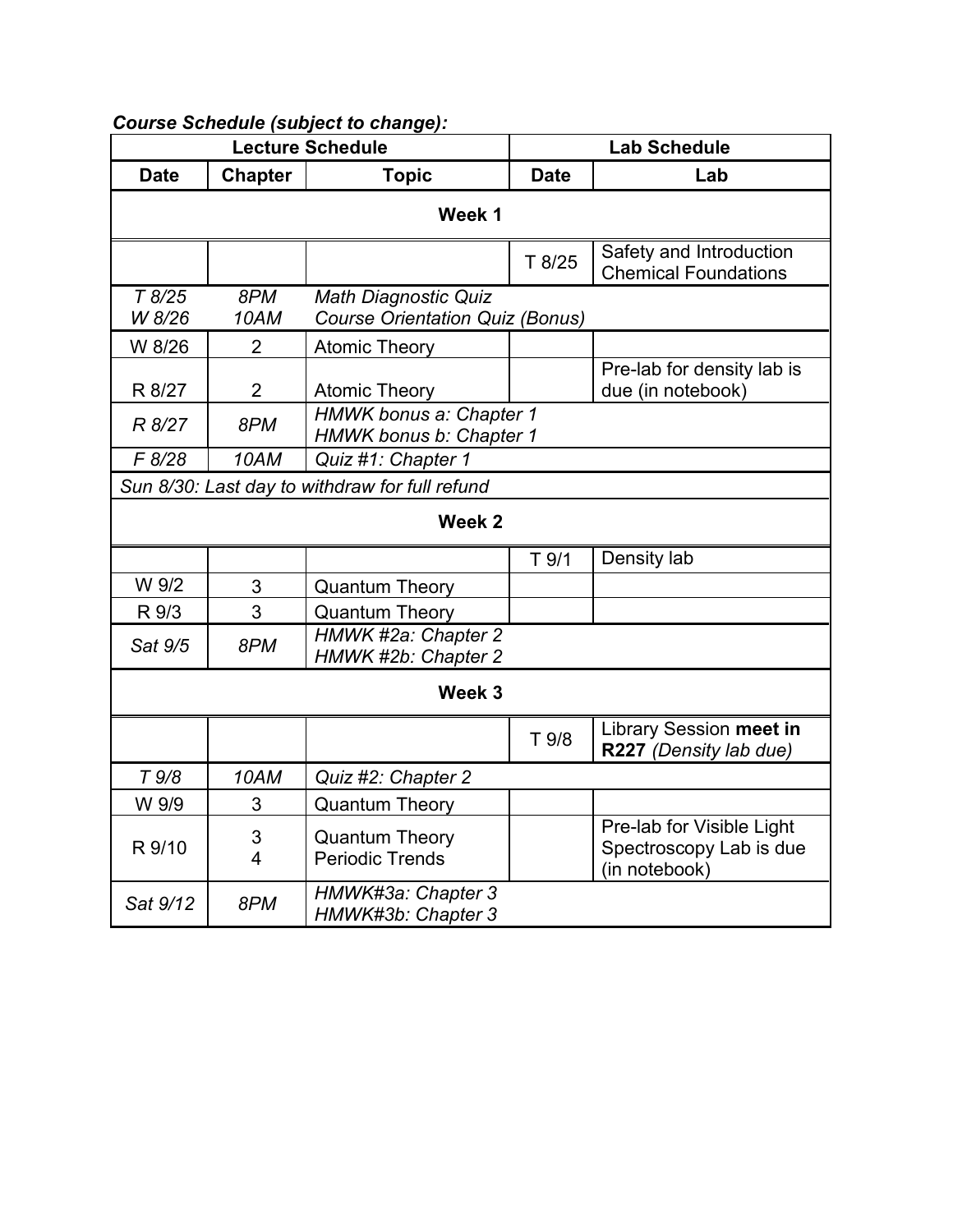| Week 4   |                |                                             |        |                                                                                        |  |
|----------|----------------|---------------------------------------------|--------|----------------------------------------------------------------------------------------|--|
|          |                |                                             | T 9/15 | <b>Visible Light Spectroscopy</b>                                                      |  |
| $T$ 9/15 | 10AM           | Quiz #3: Chapter 3                          |        |                                                                                        |  |
| W 9/16   | 4              | <b>Periodic Trends</b>                      |        |                                                                                        |  |
| R 9/17   | 5              | Ionic & Covalent<br><b>Bonding</b>          |        |                                                                                        |  |
| Sat 9/19 | 8PM            | HMWK#4a: Chapter 4<br>HMWK#4b: Chapter 4    |        |                                                                                        |  |
|          |                | Week <sub>5</sub>                           |        |                                                                                        |  |
| M 9/21   | $1 - 4$        | Exam 1                                      |        |                                                                                        |  |
|          |                |                                             | T 9/22 | Exam 1                                                                                 |  |
| W 9/23   | 5              | Ionic & Covalent<br><b>Bonding</b>          |        |                                                                                        |  |
|          | 5              | Ionic & Covalent                            |        |                                                                                        |  |
| R 9/24   | 6              | <b>Bonding</b><br><b>Chemical Bonding I</b> |        |                                                                                        |  |
| Sat 9/26 | 8PM            | HMWK #5a: Chapter 5<br>HMWK #5a: Chapter 5  |        |                                                                                        |  |
| Week 6   |                |                                             |        |                                                                                        |  |
|          |                |                                             | T 9/29 | 3D Printing (1 <sup>st</sup> Formal<br>Lab Report) (Visible Light<br>Spectroscopy due) |  |
| T 9/29   | 10AM           | Quiz #4: Chapter 5                          |        |                                                                                        |  |
| W 9/30   | 6              | <b>Chemical Bonding I</b>                   |        |                                                                                        |  |
| R 10/1   | $6\phantom{1}$ | <b>Chemical Bonding I</b>                   |        |                                                                                        |  |
| Sat 10/3 | 8PM            | HMWK#6a: Chapter 6<br>HMWK#6b: Chapter 6    |        |                                                                                        |  |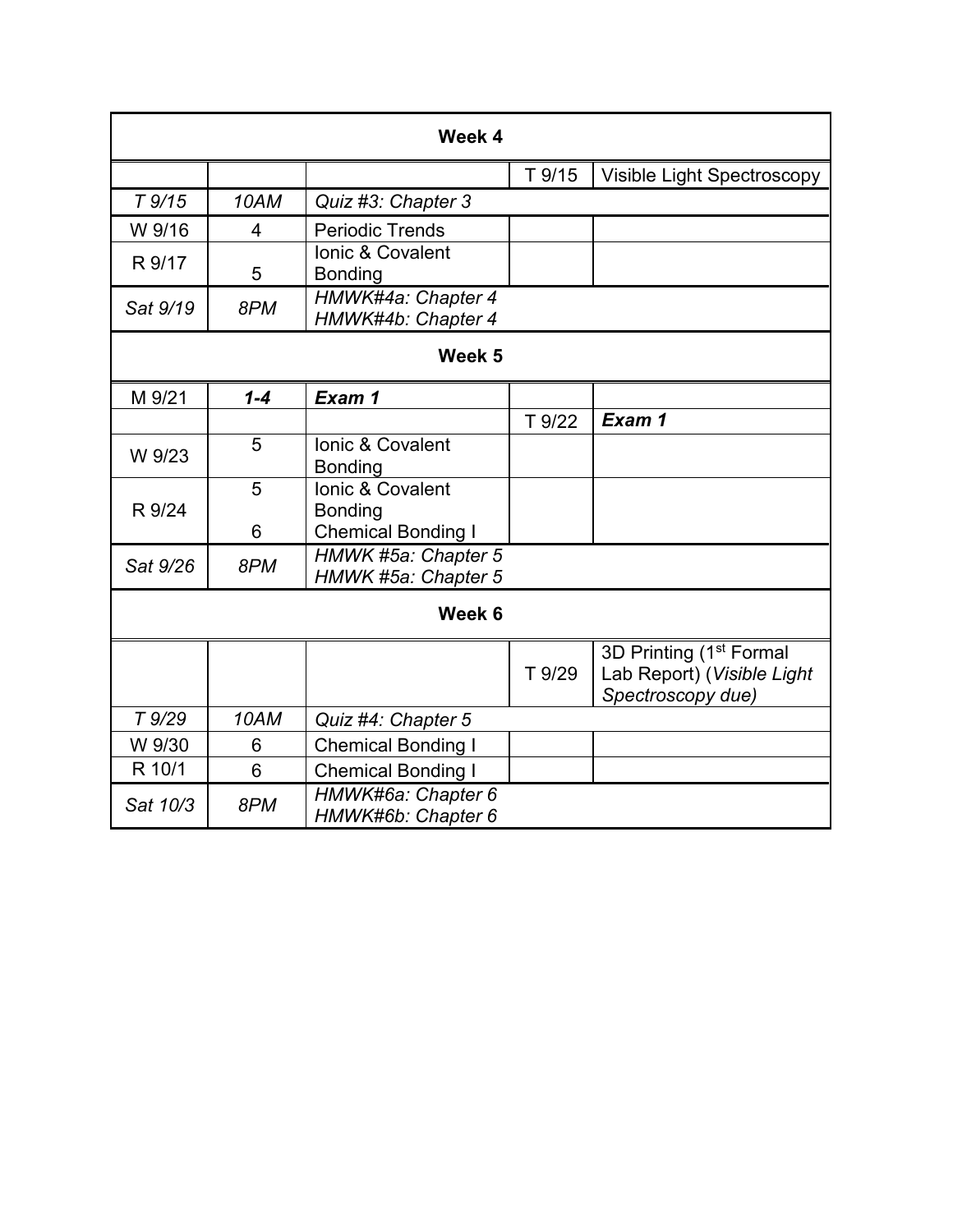|           |                | Week 7                                             |         |                                                                                            |  |  |
|-----------|----------------|----------------------------------------------------|---------|--------------------------------------------------------------------------------------------|--|--|
|           |                |                                                    | T 10/6  | Molecular Geometry (3D)<br>printing 1 <sup>st</sup> formal lab<br>report due) meet in L242 |  |  |
| T 10/6    | 10AM           | Quiz #5: Chapter 6                                 |         |                                                                                            |  |  |
| W 10/7    | 7              | <b>Chemical Bonding II</b>                         |         |                                                                                            |  |  |
| R 10/8    | $\overline{7}$ | <b>Chemical Bonding II</b>                         |         | <b>Molecular Geometry due</b><br>in lecture                                                |  |  |
| Sat 10/10 | <b>8 PM</b>    | HMWK#7a: Chapter 7<br>HMWK#7b: Chapter 7           |         |                                                                                            |  |  |
|           |                | Week 8                                             |         |                                                                                            |  |  |
| M 10/12   | $5 - 7$        | Exam 2                                             |         |                                                                                            |  |  |
|           |                |                                                    | T 10/13 | Exam 2                                                                                     |  |  |
| W 10/14   | 8              | Stoichiometry                                      |         |                                                                                            |  |  |
| R 10/15   | 8              | Stoichiometry                                      |         |                                                                                            |  |  |
|           | Week 9         |                                                    |         |                                                                                            |  |  |
|           |                |                                                    | T 10/20 | <b>Recycling Aluminum</b>                                                                  |  |  |
| T 10/20   |                | Get approval for special topic and primary article |         |                                                                                            |  |  |
|           | 8              | Stoichiometry                                      |         |                                                                                            |  |  |
| W 10/21   | 9              | <b>Aqueous Reactions</b>                           |         |                                                                                            |  |  |
| R 10/22   | 9              | <b>Aqueous Reactions</b>                           |         |                                                                                            |  |  |
| Sat 10/24 | 8PM            | HMWK #8a: Chapter 8<br>HMWK #8b: Chapter 8         |         |                                                                                            |  |  |
|           |                |                                                    |         |                                                                                            |  |  |
|           | Week 10        |                                                    |         |                                                                                            |  |  |
|           |                |                                                    | T 10/27 | Titration<br>(Recycling Aluminum due)                                                      |  |  |
| T 10/27   | 10AM           | Quiz #6: Chapter 8                                 |         |                                                                                            |  |  |
| W 10/28   | 9              | <b>Aqueous Reactions</b>                           |         |                                                                                            |  |  |
| R 10/29   | 9              | <b>Aqueous Reactions</b>                           |         |                                                                                            |  |  |
|           | 10             | Thermochemistry                                    |         |                                                                                            |  |  |
| Sat 10/31 | 8PM            | HMWK #9a: Chapter 9<br>HMWK #9b: Chapter 9         |         |                                                                                            |  |  |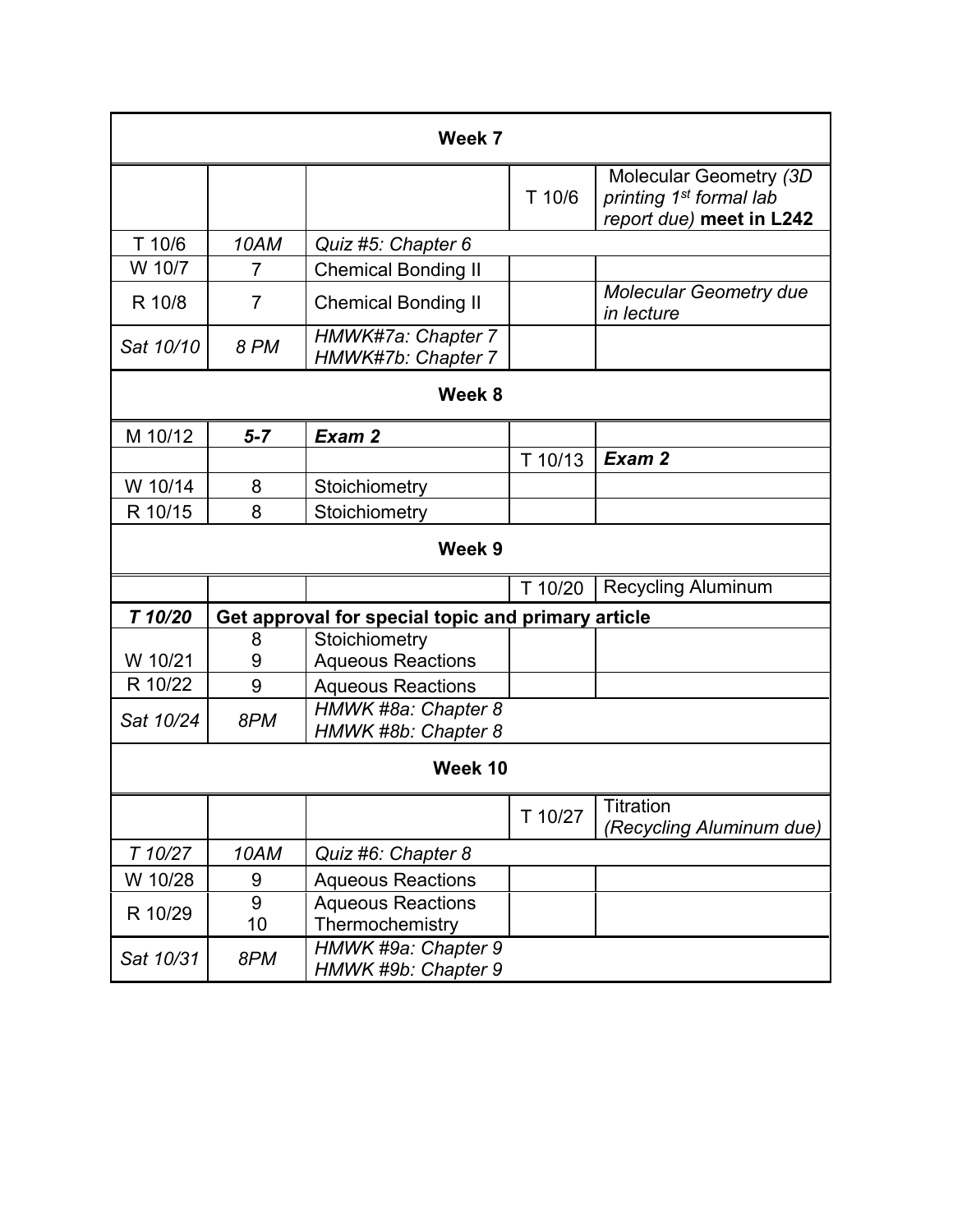| Week 11   |                       |                                                                                              |          |                                                                               |
|-----------|-----------------------|----------------------------------------------------------------------------------------------|----------|-------------------------------------------------------------------------------|
|           |                       |                                                                                              | $T$ 11/3 | Thermochemistry -<br>Calorimetry (Titration due)                              |
| T11/3     | 10AM                  | Quiz #7: Chapter 9                                                                           |          |                                                                               |
| W 11/4    |                       | <b>Special Project is Due</b>                                                                |          |                                                                               |
| W 11/4    | 10                    | Thermochemistry                                                                              |          |                                                                               |
| R 11/5    | 10<br>11              | Thermochemistry<br>Gases                                                                     |          |                                                                               |
| Sat 11/7  | 8PM                   | HMWK #10a: Chapter 10<br>HMWK #10b: Chapter 10                                               |          |                                                                               |
|           |                       | Week 12                                                                                      |          |                                                                               |
|           |                       |                                                                                              | T 11/10  | Gas Law (Lab<br>Assessment and 2nd<br>Formal Lab Report)<br>(Calorimetry Due) |
| T 11/10   | 10AM                  | Quiz #8: Chapter 10                                                                          |          |                                                                               |
| W 11/11   | 11                    | Gases                                                                                        |          |                                                                               |
| R 11/12   | 11<br>12              | Gases<br>Solids and Liquids                                                                  |          |                                                                               |
| Sat 11/14 | 8PM                   | HMWK #11a: Chapter 11<br>HMWK #11b: Chapter 11                                               |          |                                                                               |
|           |                       | Week 13                                                                                      |          |                                                                               |
| M 11/16   | $8 - 11$              | Exam 3                                                                                       |          |                                                                               |
|           |                       |                                                                                              | T 11/17  | Exam 3                                                                        |
| W 11/18   | 12                    | Solids and Liquids                                                                           |          |                                                                               |
| R 11/19   | $\overline{13}$<br>14 | <b>Colligative Properties</b><br>Thermodynamics                                              |          |                                                                               |
| Sat 11/21 | 8PM                   | HMWK#12a: Chapter 12<br>HMWK#12b: Chapter 12<br>HMWK#13a: Chapter 13<br>HMWK#13b: Chapter 13 |          |                                                                               |